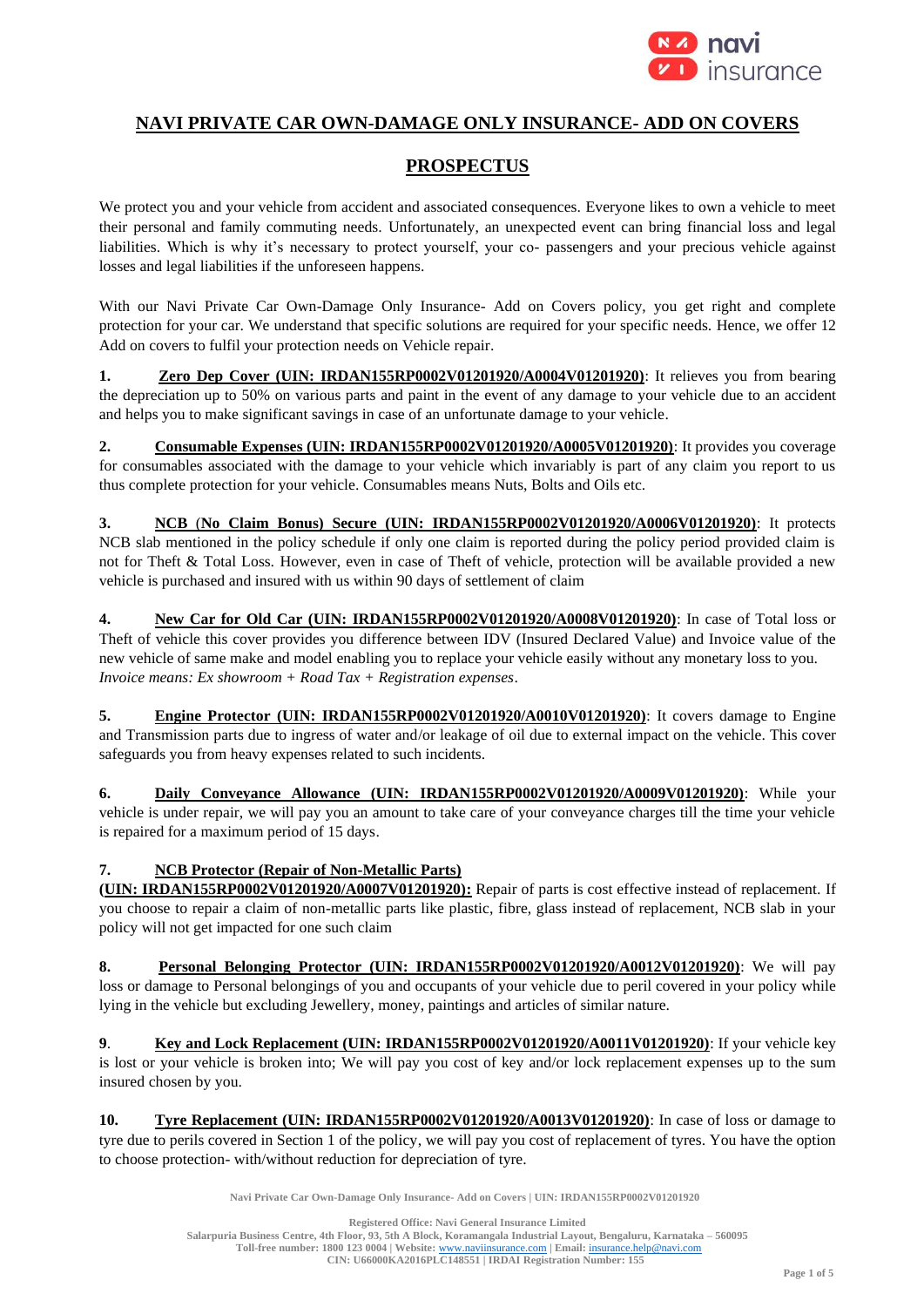

**11. Depreciation Cover- Specified Limit (UIN: IRDAN155RP0002V01201920/A0014V01201920)**: It relieves you from bearing the depreciation up to 50% on various parts and paints in the event of any damage to your vehicle due to an accident and helps you to make significant savings in case of an unfortunate damage to your vehicle up to the amount specified in your schedule.

**12. Roadside Assistance (UIN: IRDAN155RP0002V01201920/A0015V01201920):** You need not worry about breakdown of your vehicle while driving. Our Roadside Assistance Programme take care of such worries. You will get assistance in situations like puncture, towing to nearest workshop in case of breakdown, on site minor repairs, Fuel delivery, Journey continuation and medical co-ordination etc.

## **Important Exclusions:**

Apart from General Exclusions following are the exclusions applicable to respective add on covers:

## **1. Zero Dep cover**

a) Deductible as mentioned in the policy schedule.

## **2. Consumable Expenses**

- a) Any consumable not associated with admissible Own Damage claim under section I (Own Damage) of the policy.
- b) Any consumables that are related to wear and tear and not directly related to claim.

## **3.Engine Protector**

- a) Any consequential loss, wear and tear, mechanical & electrical failure and parts falling under warranty.
- b) Loss or damage due to corrosion of engine or parts thereof due to delay in intimation.
- c) Depreciation on parts unless zero dep cover is opted.
- d) Deductible as stated in policy schedule.

## **4. NCB Protector-Repair of Non-Metallic Parts**

a) If painting work is done without any repair associated with those parts.

## **5. Daily Conveyance Allowance**

- a) If Vehicle is not repaired at the Authorised Garage.
- b) If claim under section 1 (Own Damage) is not valid and admissible.
- c) If time required for repair of motor vehicle is up to 3 days.
- d) if repair is delayed due to non-availability of spares.
- e) If claim is only for windscreen or glass damage.

**Registered Office: Navi General Insurance Limited**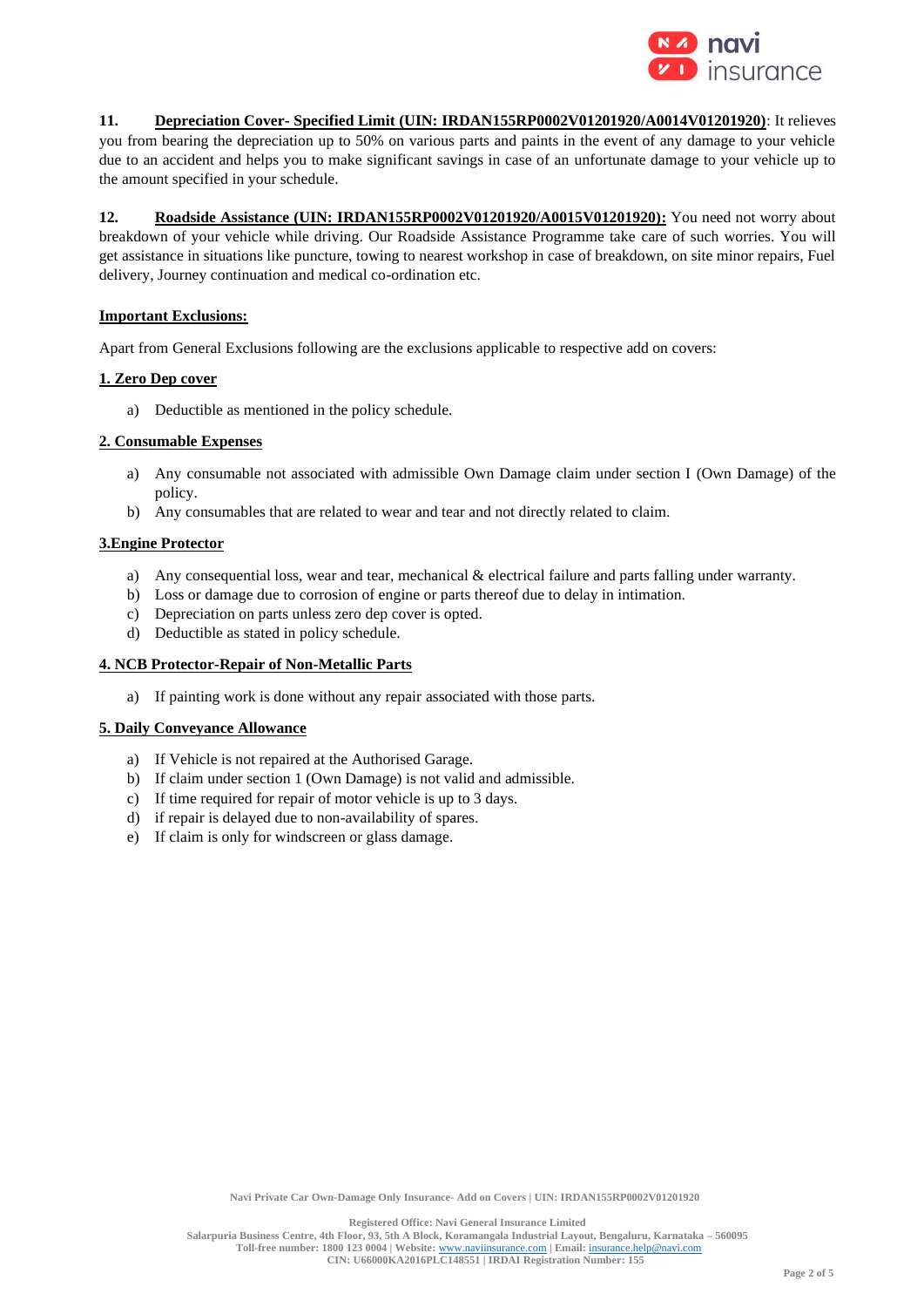

## **6. Tyre Replacement**

- a) loss or damage arising out of natural wear and tear.
- b) any loss or damage within first 15 days of inception of the policy.
- c) loss or damage to wheel accessories, any other parts.
- d) if the tyre(s) being claimed is different from tyre(s) insured/supplied as original equipment along with the vehicle unless informed to us and mentioned/endorsed on the policy.
- e) loss or damage resulting from hard driving due to race, rally or illegal activities.
- f) loss or damage arising out of any manufacturing defect or design.
- g) Theft of tyre(s) or its parts accessories without vehicle being stolen or theft of entire vehicle.
- h) Tyre(s) with scratches, minor cuts, noise and vibrations that do not affect product function or performance
- i) Any loss or damage to tyre that results from running of the vehicle with deflated tyre(s).

## **7. Key and Lock Replacement**

a) If key is lost or stolen while left in the vehicle.

## **8. Personal Belonging Protector**

a) Any goods or samples carried in connections with any trade or business is not covered.

# **9. Roadside Assistance**

- a) Act of God (including exceptional adverse weather conditions), earthquake, fire
- b) Loss of or damage to luggage or other personal effects that might occur during the services performance.
- c) Vehicles used for the purpose of racing, rallying, motor-sports.
- d) Routine repairs/services at user's home or other location.
- e) Consequential damages arising out of repair on the spot/ towing or any other roadside assistance services.
- f) Any event not stated in coverages.

# **Discounts**

You can reduce your premium by availing following discounts, if you are eligible for the same.

- **1. #Family Fleet Discount:** A discount of 5% is being offered for every additional vehicle insured with us from the same family\*. This vehicle could either be a two-wheeler or a four-wheeler. \*Family means: Self, Spouse, Children, Father & Mother.
- **2. #NAVIGI Duniya Discount (Loyalty Discount):** If you are our existing customer a discount of 5% will be offered to you on purchase of this policy.

# If you are eligible for both then maximum discount allowable is only 5%.

**3. Online Sourcing/Direct Channel Discount:** If you are buying this policy directly from us, you will be eligible for a discount of 15%.

# **4. Bundling discount**

This discount is provided if you choose more than 5 add-ons. This discount will be given on the total premium to be charged for the bundle of add-ons.

The following discount rates will be applied based on the number of add-ons purchased:

| Number of Add-Ons purchased                      | <b>Bundling Discount</b> |
|--------------------------------------------------|--------------------------|
| 5 <add-ons<=10< td=""><td>5%</td></add-ons<=10<> | 5%                       |
| Add-Ons $>10$                                    | 7.50%                    |

# **Claims Procedure:**

**Navi Private Car Own-Damage Only Insurance- Add on Covers | UIN: IRDAN155RP0002V01201920**

**Registered Office: Navi General Insurance Limited Salarpuria Business Centre, 4th Floor, 93, 5th A Block, Koramangala Industrial Layout, Bengaluru, Karnataka – 560095 Toll-free number: 1800 123 0004 | Website:** [www.naviinsurance.com](http://www.naviinsurance.com/) **| Email:** [insurance.help@navi.com](mailto:insurance.help@navi.com) **CIN: U66000KA2016PLC148551 | IRDAI Registration Number: 155**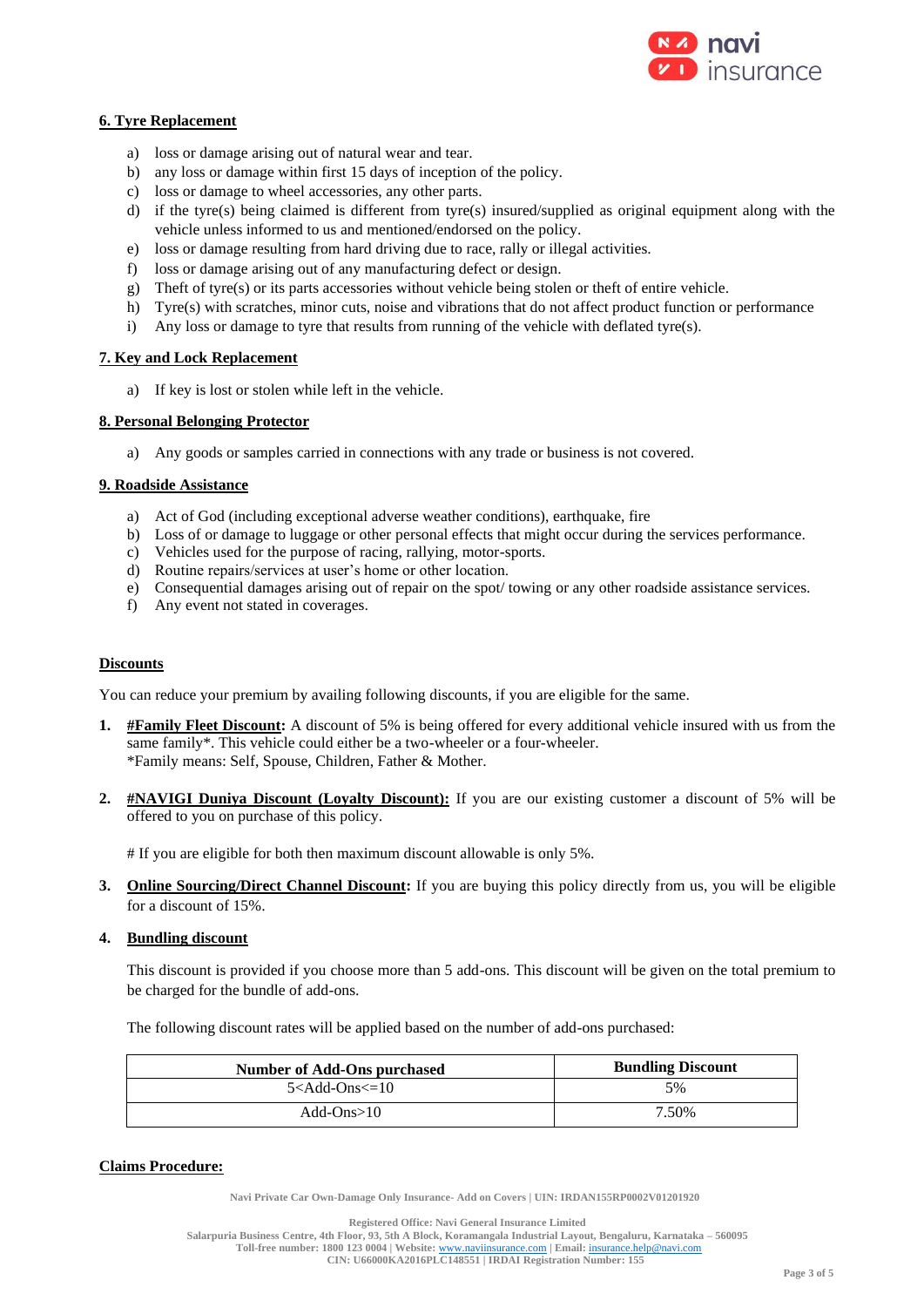

We all take precautions to avert accidents however in the event of any unfortunate accident be rest assured of complete assistance from us.

- By calling Toll Free 18001230004 OR
- By sending an E Mail to [insurance.help@navi.comO](mailto:insurance.help@navi.com)R
- For Senior Citizens, we have a special cell and Our Senior Citizen customers can email us at [seniorcare@navi.comf](mailto:seniorcare@navi.com)or priority resolution
- Through Customer Portal on website www.naviinsurance.com OR
- Using Mobile App OR
- Directly walk into branch

Intimation of claim to us, immediately on occurrence, will ensure prompt and effective assistance.

While registering the claim, the following information will help us serve you better:

- Your contact numbers
- Policy number
- Name of insured
- Date and time of loss
- Location of loss
- Nature and approximate extent of loss
- Place and contact details of the person at the loss location

Apart from "Claim Form" We will require following documents depending on the nature of loss to process your claim. You may provide the same to enable us to promptly settle your claim.

## **For Accident/Theft Claims**

- Proof of insurance Policy copy
- Copy of Registration Book, Tax Receipt [original for verification & return]
- Copy of Motor Driving License of the person driving the vehicle at the time of accident (original for verification)
- Police Panchanama /FIR (In case of Third-Party property damage /Death / Body Injury)
- Estimate for repairs if available
- Repair Bills/Invoices and payment receipts after the job is completed

## **Additional documents for Theft Claims**

- Original Policy document
- Original Registration Book/Certificate and Tax Payment Receipt
- All the sets of keys/Service Booklet/Warranty Card/Original
- Purchase Invoice
- Police Panchanama/ FIR and Final Investigation Report/Non-Traceable Report.
- Acknowledged copy of letter addressed to RTO intimating theft and informing "NON-USE"
- Form 28, 29 and 30 signed by the you and Form 35 signed by the Financer/ transferred RC as applicable
- Letter of Subrogation
- NOC from the Financer if claim is to be paid to you

The list of documents furnished herein below is illustrative but not exhaustive. We may request you to provide more documents depending upon the nature of loss and circumstances.

**IRDAI Regulation No 17**: This *Policy* is subject to regulation 17 of *IRDAI* (Protection of Policyholder's Interests) Regulation 2017 or any amendment thereof from time to time.

**Note:** Policy Term and Conditions & Premium rates are subject to change with prior approval from IRDAI.

**Navi Private Car Own-Damage Only Insurance- Add on Covers | UIN: IRDAN155RP0002V01201920**

**Registered Office: Navi General Insurance Limited**

**Salarpuria Business Centre, 4th Floor, 93, 5th A Block, Koramangala Industrial Layout, Bengaluru, Karnataka – 560095 Toll-free number: 1800 123 0004 | Website:** [www.naviinsurance.com](http://www.naviinsurance.com/) **| Email:** [insurance.help@navi.com](mailto:insurance.help@navi.com)